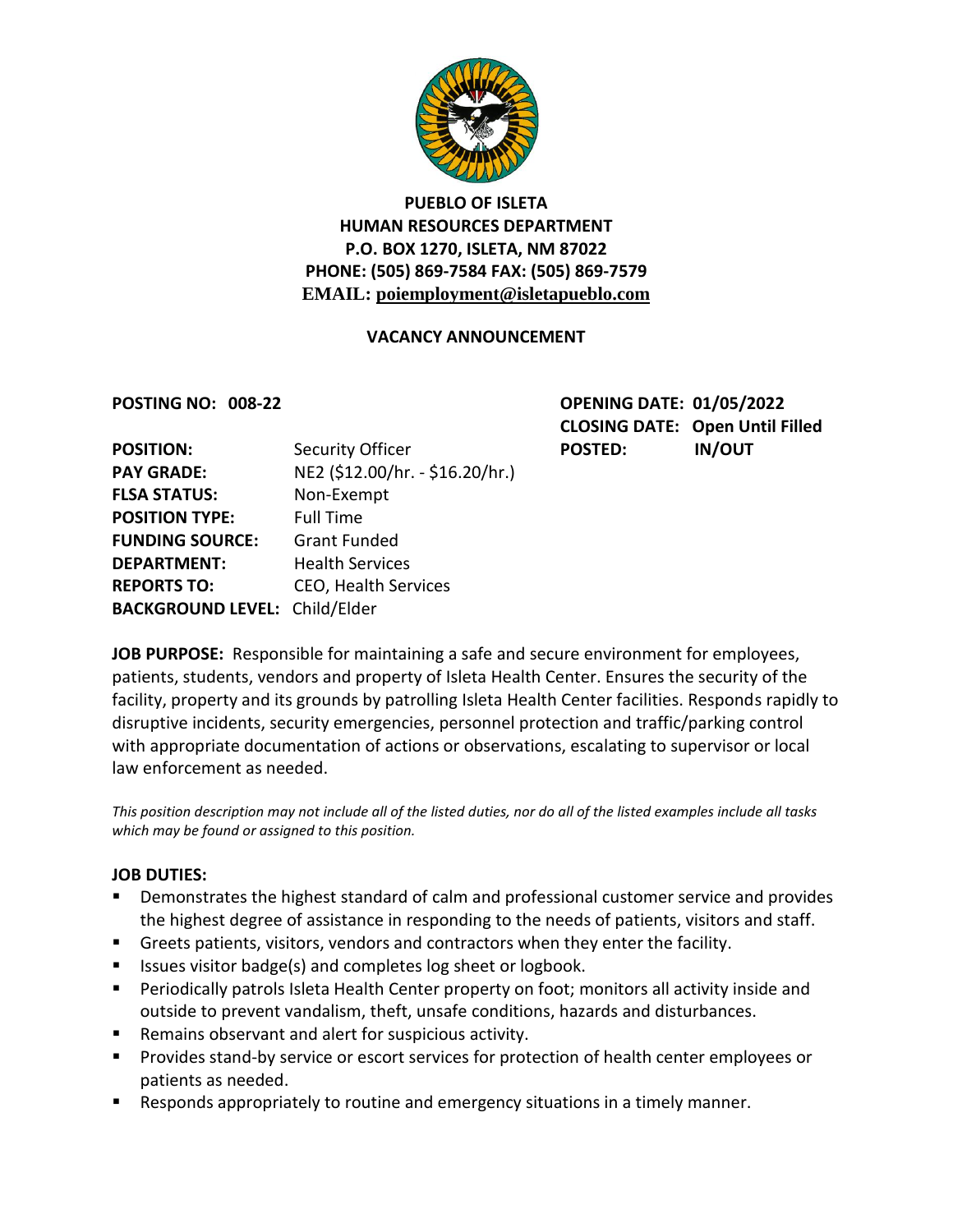- Reports all incidents and hazards appropriately in written reports and in passing/hand-off of information between shifts.
- Notifies supervisor and/or lead of security, safety hazards or any significant incidents that might affect Isleta Health Center operations as soon as possible.
- Interacts with local law enforcement to provide information, clarification of events and coordinate applicable emergency protocols.
- Gathers, compiles, records, reports information to complete incident reports, and documents other written reports as indicated.
- Oversees security monitors, cameras, and/or other surveillance equipment.
- Thinks quickly and formulates an effective plan for dealing with unexpected situations. Is able to de-escalate potentially dangerous situations or persons with verbal communication.
- **Works independently and resolves problems appropriately.**
- **Participates in internal and external disaster preparedness planning, or training.**
- **Participates in health center's meetings and education.**
- Maintains confidential information.
- **Participates in community health initiatives and activities.**
- **Performs other duties as assigned**

# **SUPERVISION RESPONSIBILITIES: N/A**

## **MINIMUM QUALIFICATIONS/REQUIREMENTS:**

- **High School Diploma or General Education Degree Required.**
- **E** Current American Heart Association First Aid/CPR/AED certification.
- **Basic Security Officer Certification<https://www.iahss.org/page/basic> Candidate will** achieve this level of certification from three months of coming on duty.
- One (1) year of customer service and security experience or prior law enforcement, military service strongly preferred.
- **Must be able to pass TB screen.**
- **Must pass background check for position.**
- **Must be able to comply with the Pueblo of Isleta Drug Free Workplace policies.**
- **Must provide written copy of immunization record prior to employment.**

## **KNOWLEDGE, SKILL AND ABILITY REQUIREMENTS:**

- Knowledge of emergency and disaster response.
- Knowledge of applicable federal, state, county and local laws, regulations, and requirements.
- Knowledge and understanding of Isleta Pueblo culture, tradition and values.
- Knowledge of current principles, methods and procedures for the delivery of medical care credential and licensing.
- Knowledge of community health resources and agencies.
- Skill in operating various word-processing and database software programs.
- Ability to organize and prioritize work and manage multiple priorities
- Ability to plan, implement and evaluate employment education and credentialing.
- Ability to maintain confidentiality.
- Ability to work independently and meet strict time lines.
- Ability to communicate efficiently and effectively both verbally and in writing.